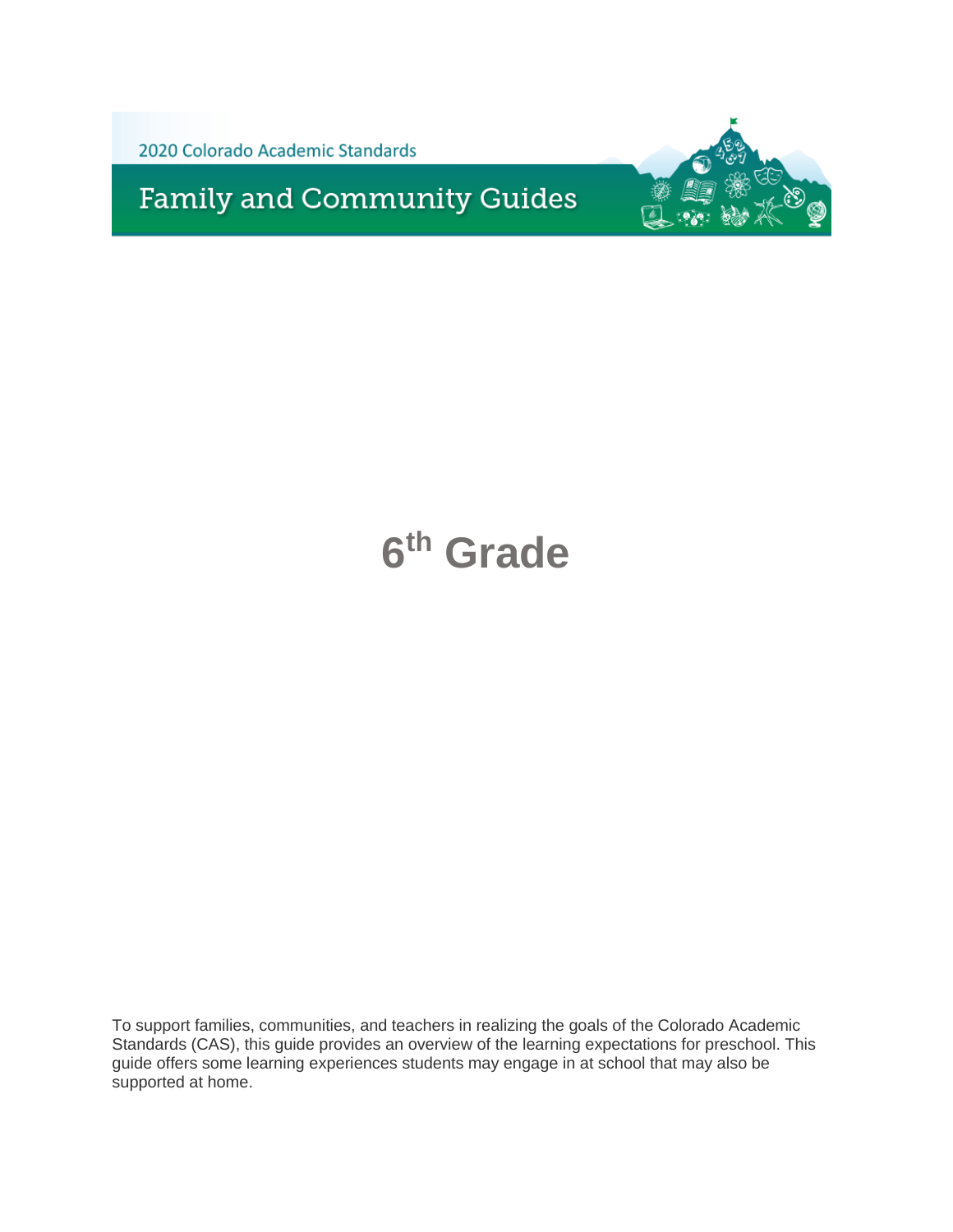

The comprehensive health standards in grades six through eight focus on enhancing and strengthening skills in the areas of physical, social, and emotional wellness and using those individual skills in family, school, and community environments. In each grade, the standards ask students to deepen their understanding of ways to set and maintain healthy relationships and continue to investigate healthy eating/living habits, positive communication strategies, effective decision making, and ways to ensure personal and community safety.

# **Expectations for 6th Grade Students:**

- **Physical and Personal Wellness**: Access valid and reliable information regarding qualities of resources that enhance healthy eating behaviors; assess the connection between feelings, positive decision making, and actions; analyze health behaviors and how they impact a person throughout his/her life.
- **Emotional and Social Wellness**: Understand and apply concepts and practices that enhance mental and emotional health.
- **Prevention and Risk Management**: Analyze factors that impact a person's decision whether or not to use marijuana, illegal drugs, abuse prescription drugs, alcohol, and tobacco; use interpersonal communication skills to avoid drug use/abuse; demonstrate skills to prevent violence; advocate for safety and prevention of unintentional injuries.

- Analyzing appropriate resources regarding healthy eating.
- Evaluating the need for clear expectations, boundaries, and safety strategies in an individual's personal life.
- Demonstrating interpersonal communication skills to express needs, wants, and feelings.
- Exploring how to be mentally and emotionally healthy.
- Applying decision-making skills to remain substance-free.
- Creating a home, school, and/or community emergency plan to promote safety and to help prevent accidents/injuries.
- Developing strategies to avoid physical confrontations and violence.
- Evaluating the factors that lead to healthy family and peer relationships.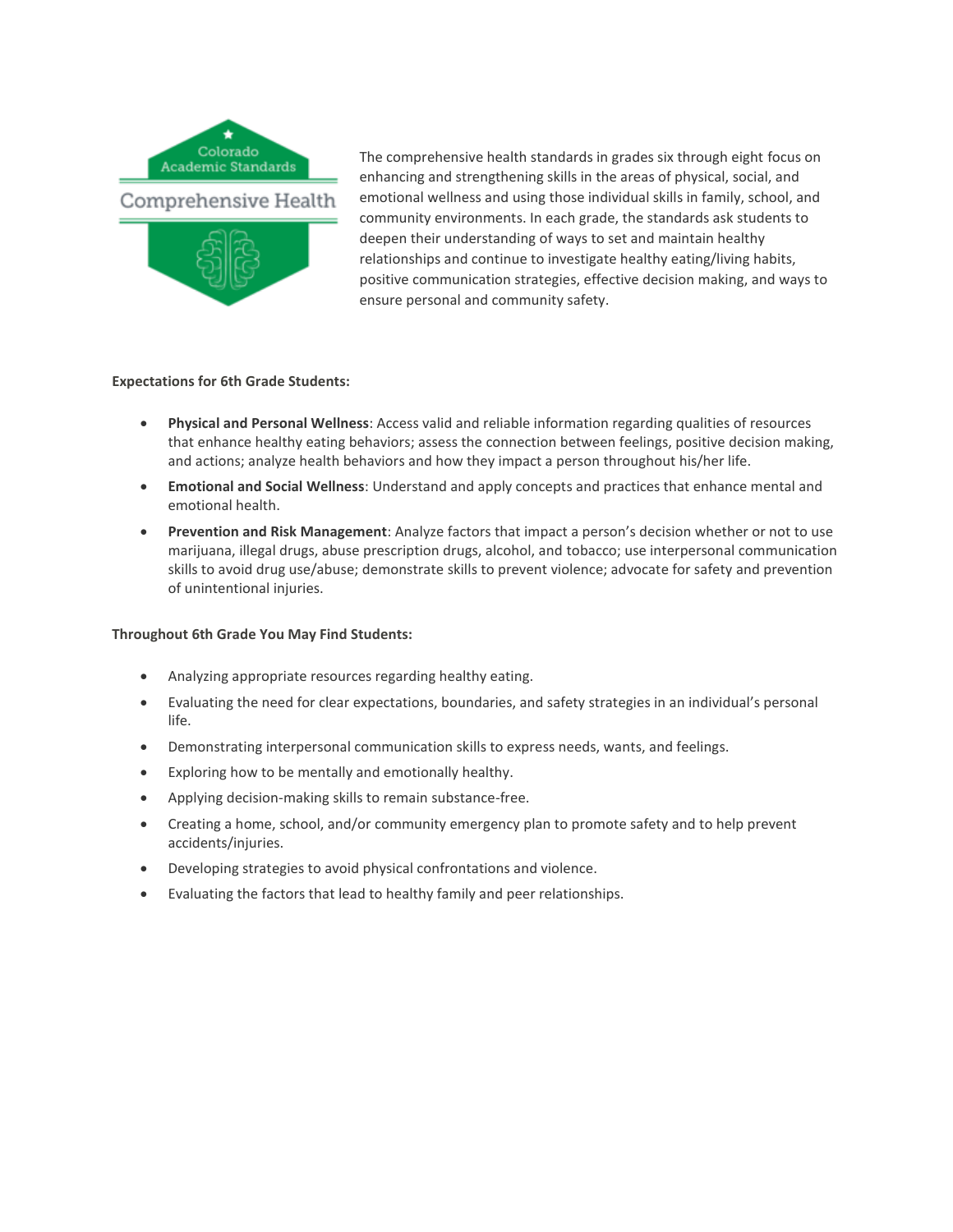

The dance standards in the middle school years focus on basic to intermediate level dance knowledge, as well as technique and performance skills in more specialized dance studies. In each grade, students investigate and demonstrate competence and confidence in performing various dance styles and genres, gain an awareness of fitness and the healthy body's potential for movement, refine critical thinking skills such as describing and interpreting, and creatively problem-solve through dance making.

**Expectations for 6th Grade Students:**

- **Movement, Technique, and Performance (Perform/Present)**: Perform basic warm-ups and movement phrases with skill in a variety of dance styles and genres.
- **Create, Compose and Choreograph (Create)**: Make creative choices required to develop choreography; demonstrate basic composition skills.
- **Historical and Cultural Context (Know/Comprehend)**: Investigate how culture and geography are reflected in a variety of traditions and eras.
- **Reflect, Connect, and Respond (Critique/Evaluate/Refine)**: Critically analyze and document dance works through verbal, written, and/or technology.

- Demonstrating movement warm-ups and basic technical skills in multiple styles of dance genres.
- Making creative choreographic choices and demonstrating a basic knowledge of composition.
- Experiencing dances from a variety of cultures and geographic locations.
- Analyzing and evaluating dance works created by self and others.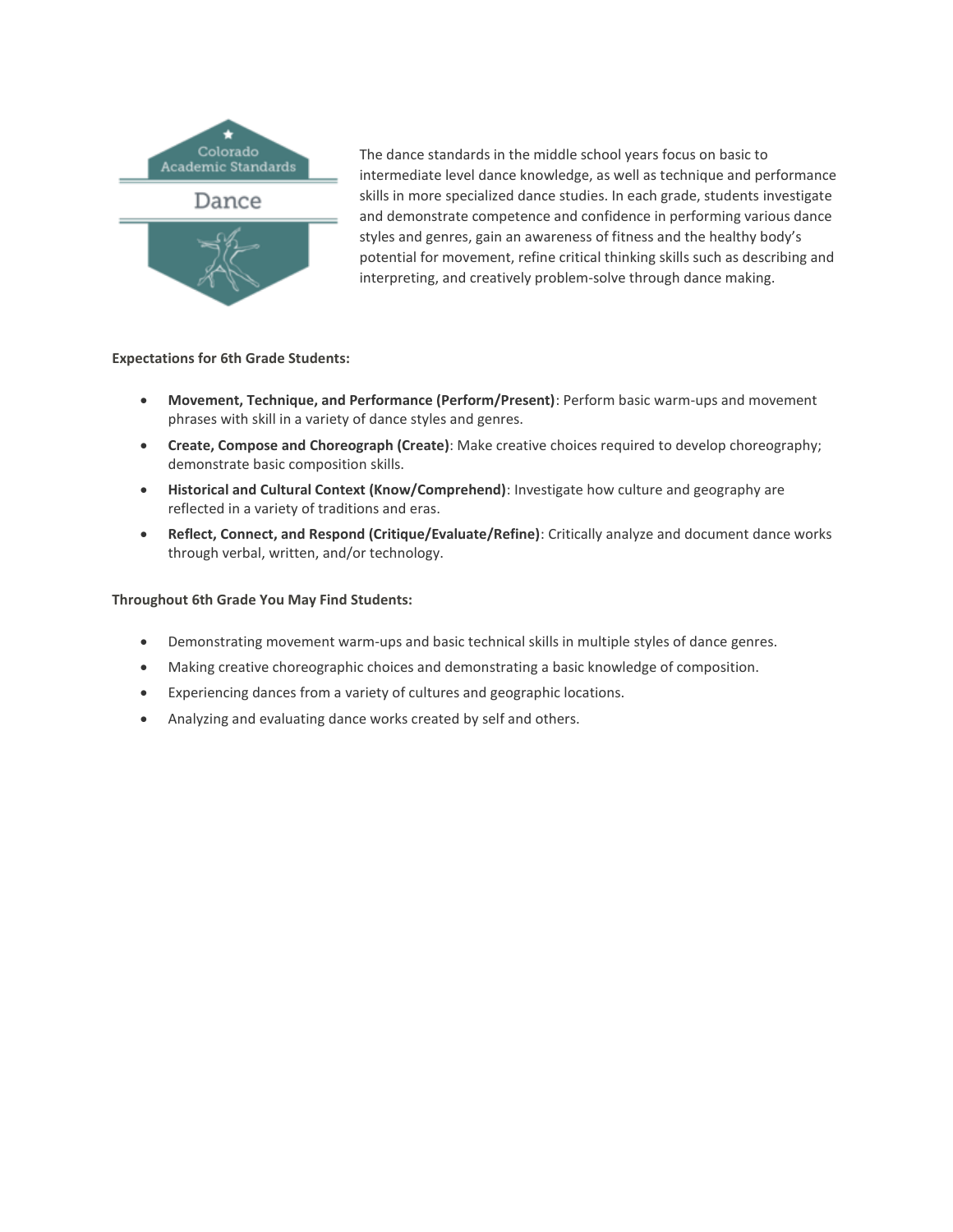

The drama and theatre arts standards in the middle school years focus on drama knowledge and skills, and theatre elements, to ensure a solid foundation for more specialized theatrical study in later years. In each grade, students investigate and perform various drama techniques and theatrical genres (scripted /improvisational works), examine character and setting scenarios, determine how to develop ideas as a playwright, develop the ability to describe personal preferences for dramatic and theatrical works, and respectfully critique individual/personal as well as peer performances.

### **Expectations for 6th Grade Students:**

- **Create (Create)**: Use basic movement, vocal strategies, and evidence from a scripted text to create characters; create an original dramatic work that applies the skills of intuition, curiosity, and problem solving; describe and design the technical theatre elements (scenery, lighting, props, costumes, sound) of theatre in an improvised or scripted work; develop the awareness of interrelationships between self and others to influence and inform work.
- **Perform (Perform/Present)**: Develop vocal and movement skills to communicate a character's motivation and portray a believable character in an ensemble performance; identify points in a script that require or enhance the addition of a technical element (props), and demonstrate what the script requires.
- **Critically Respond (Know/Comprehend and Critique/Evaluate/Refine/Reflect)**: Identify cultural perspectives (personal aesthetics, preferences, and beliefs) and the influence of cultural and historical themes in theatrical works; describe the distinct roles and responsibilities of a collaborative theatrical team; give and accept constructive and supportive feedback, and discuss the criteria for a quality performance.

- Analyzing and discussing the emotional impact of design elements (set, lights, costumes, props, sounds, makeup, special effects, media, publicity) on an improvised or scripted play.
- Demonstrating the components of the character development process such as gestures, movements, facial expressions, etc. and various vocal techniques.
- Identifying cultural perspectives that may influence the evaluation of drama theater work.
- Discussing the importance of constructive criticism and how it helps improve performance.
- Working collaboratively as a team/troupe to develop a performance.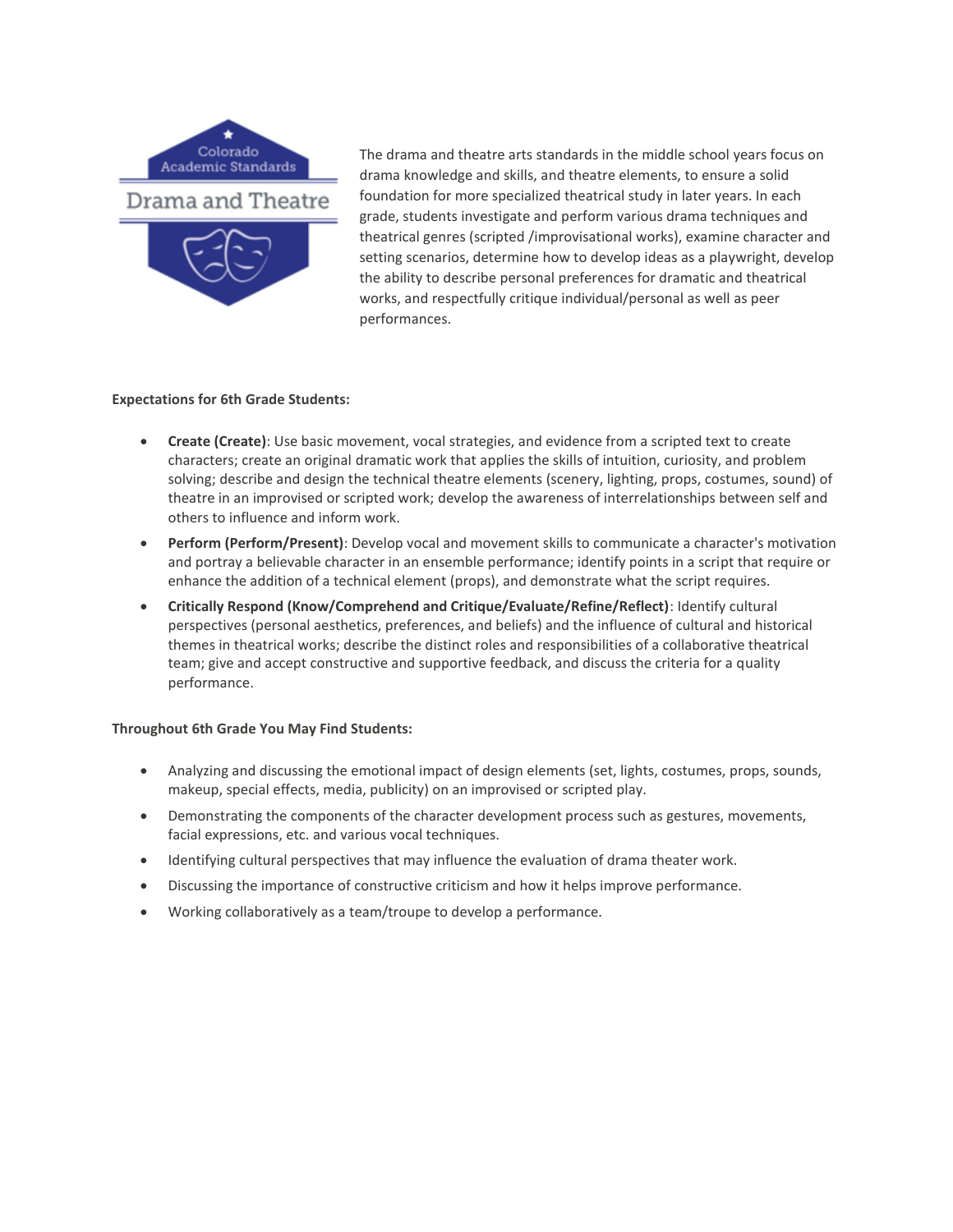

The mathematics standards in middle school build on students' understanding of number and quantity. Students apply more formal statistics, probability, and algebra to model phenomena in the world around them. Students gain a deeper understanding of geometry and its application. Students also persevere in solving problems as they use strategies to apply their new tools and techniques.

# **Expectations for 6th Grade Students:**

- **Number and Quantity**: Compare quantities using ratios and unit rates (such as miles per hour); fluently add, subtract, multiply, and divide fractions and decimals; understand the concept of negative numbers and absolute value; extend the number line and coordinate grids to include negative numbers.
- **Algebra and Functions**: Analyze relationships between variables using tables, graphs, and equations; solve one-variable equations and inequalities; apply the order of operations to find the value of an algebraic expression.
- **Data, Statistics, and Probability**: Create graphs including dotplots, boxplots, and histograms; describe data by examining the center (averages) and spread (variability) of a distribution.
- **Geometry**: Apply formulas for the area of triangles and quadrilaterals, including parallelograms and trapezoids; find the volume of rectangular boxes; calculate the surface area of three-dimensional figures.

- Finding a cyclist's speed in miles per hour by creating ratio tables, graphs, and number lines.
- Calculating a better deal (buying a gallon or four quarts of milk) using unit prices or ratios.
- Explaining the connection between latitude and longitude on a map and the horizontal and vertical axes on a coordinate grid.
- Recognizing situations involving negative numbers such as temperature, sea level, and bank account balances.
- Designing packaging by creating two-dimensional cutouts and folding them into three-dimensional boxes.
- Describing the difference between the independent and dependent variables for a phone plan.
- Collecting and using data to answer the question: how many hours does the typical sixth-grade student sleep?
- Explaining why average home prices are reported as medians instead of means.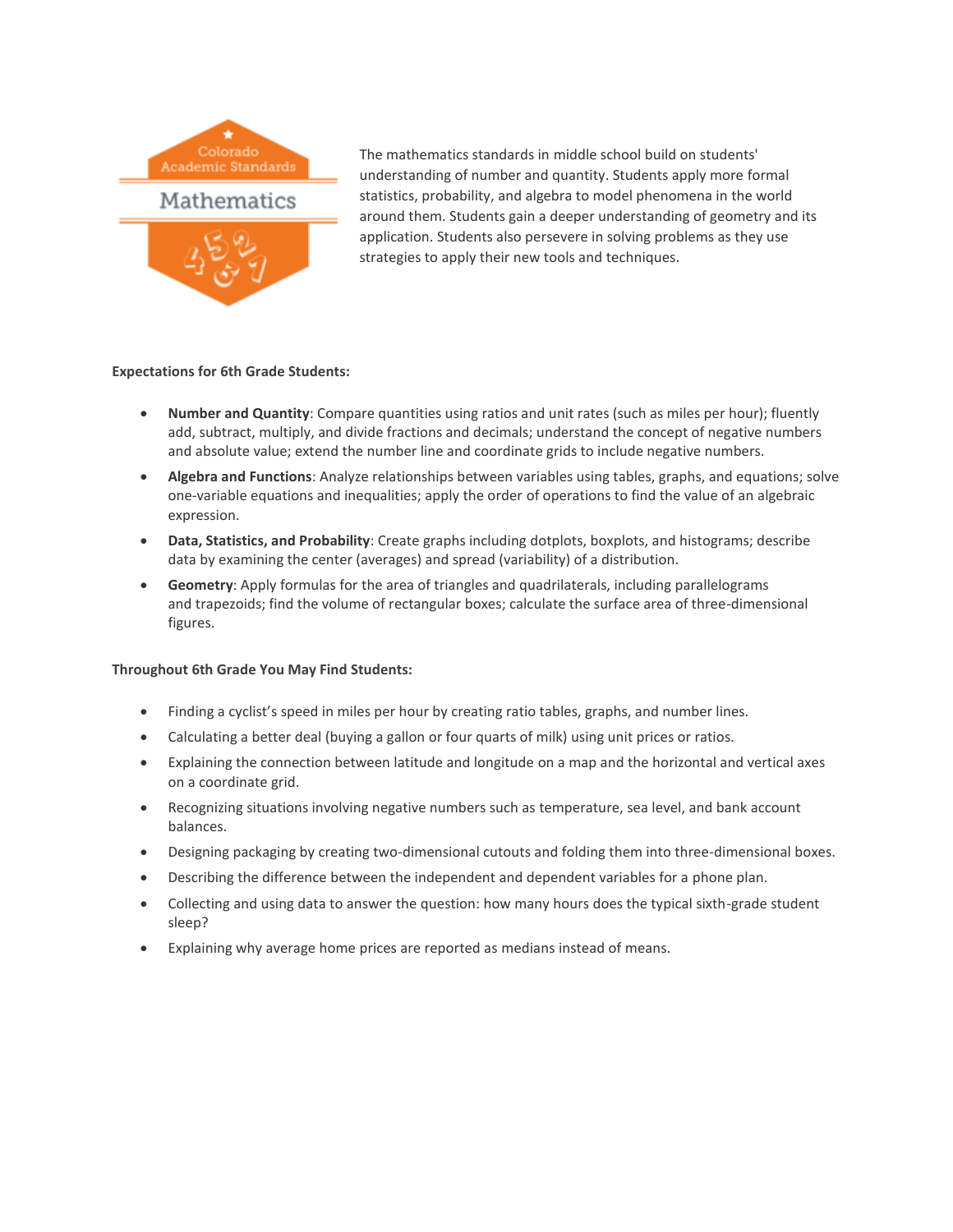

The music standards in the middle school years focus on specialized musical knowledge and skills for participating in musical ensembles or classes that might include but are not limited to band, choir, orchestra, theory, music appreciation, guitar, or piano. In each middle school grade, students perform various music styles and genres (patriotic, blues, classical, country), examine the language of music through identifying and writing simple music notation, consider simple musical composition processes (such as developing a basic melody and creating lyrics or choosing various sound samples using music software programs to assemble various musical phrases), expand their ability to describe personal musical preferences, and strengthen their ability to constructively critique the music of others.

# **Expectations for 6th Grade Students:**

- **Expression of Music (Perform/Present)**: Perform accurately and expressively by responding to cues from a conductor or leader; perform music with notes from the major and/or minor scales in unison or two parts.
- **Creation of Music (Create)**: Explore ways to write music using current technology that focus on rhythmic and melodic material that may include accompaniment (melody that is sung or played with piano accompaniment); demonstrate improvisation (inventing new ways to perform a piece) by responding to musical patterns provided by the teacher or by peers.
- **Theory of Music (Know/Comprehend)**: Apply knowledge about the language of music (music notation) by reading, performing, and describing music appropriate to an instrument or voice part; apply understanding of meter (time signature), clef (pitches) for their voice or instrument, expressive elements (loud/soft, fast/slow, connected notes/separated notes), and chord analysis.
- **Aesthetic Valuation of Music (Critique/Evaluate/Refine)**: Demonstrate the ability to determine criteria, including specific musical terminology, which would be used to identify music from a variety of genres and cultures; explain the reasoning for their personal musical preferences, including how images, feelings, and emotions are expressed in particular musical pieces.

- Singing in large choirs or small vocal ensembles within a specific voice type (2 or 3 part voicing soprano, alto, tenor, bass); playing various instruments (stringed/orchestral, brass or woodwind/band, percussion, guitar, piano) while exploring different musical styles (patriotic, classical, jazz); following a leader or conductor.
- Writing a short musical phrase, focusing on melody and rhythms using available technology; practicing improvisation by responding to simple musical patterns given by the instructor or by peers.
- Demonstrating comprehension of the language of music (music notation) by reading, performing, and analyzing musical notation appropriate to their voice or instrument; executing a variety of meters (time signatures), major and minor tonalities, appropriate dynamics (loud/soft), tempo markings (fast/slow), and articulations (connected/detached); analyzing and identifying chords found in the music being performed.
- Analyzing/evaluating their own musical performances based on a set of self-developed criteria incorporating specific music terminology; connecting music to their own emotions or to images; identifying musical genres based on particular musical elements.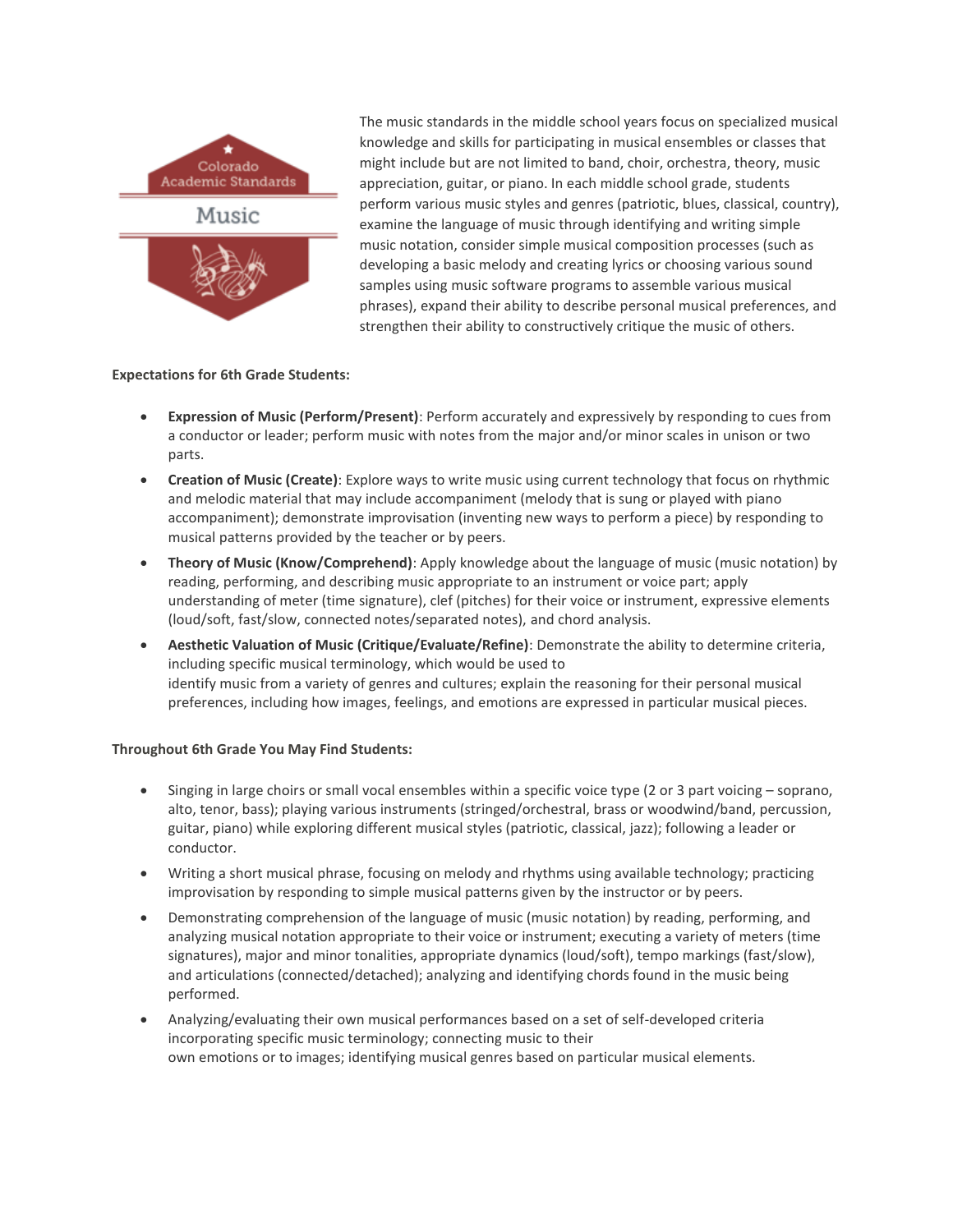

The physical education standards in the middle school years focus on enhancing health-related and skill-related components of fitness and demonstrating knowledge and applying fitness principles and movement skills and strategies in a variety of physical activities. In each grade, the standards ask students to refine various movement concepts, strategies, and skills, analyze performance and provide feedback to peers, set and assess fitness goals, recognize diversity in skills of others, collaborate with students with varying abilities, and utilize safety procedures during physical activities.

# **Expectations for 6th Grade Students:**

- **Movement Competence and Understanding**: Demonstrate beginning skills for a variety of activities, games, and sports; participate in activities that require problem solving, cooperation, and team building; demonstrate beginning strategies for a variety of activities, games, or sports.
- **Physical and Personal Wellness**: Understand and apply basic principles of training to improving physical fitness; recognize how health-related and skill-related fitness components contribute to a healthenhancing lifestyle that embraces physical fitness; identify opportunities in school and in the community for regular participation in physical activity to enhance physical fitness.
- **Social and Emotional Wellness**: Recognize diverse skill performance in self and in others and how diversity affects activities, games, and sport participation; choose to participate cooperatively and productively in group and individual physical activities.
- **Prevention and Risk Management**: Apply personal safety knowledge and skills to prevent and treat intentional or unintentional injury.

- Combining relationships, levels, speed, direction, and pathways in complex individual and group physical activities.
- Combining motor skills to play a lead-up or modified game.
- Developing a cooperative movement game that uses locomotor skills, object manipulation, and an offensive strategy, and teaching the game to another person.
- Performing flexibility exercises that will stretch particular muscles areas for given physical activities.
- Distinguishing between health-related and skill-related fitness.
- Identifying where individuals can engage in regular physical activity to meet their personal fitness goals.
- Accepting differences among classmates in physical development, maturation, and varying skill levels.
- Contributing ideas and listening to the ideas of others in cooperative problem-solving activities.
- Describing and demonstrating the correct form to push, pull, and lift heavy objects.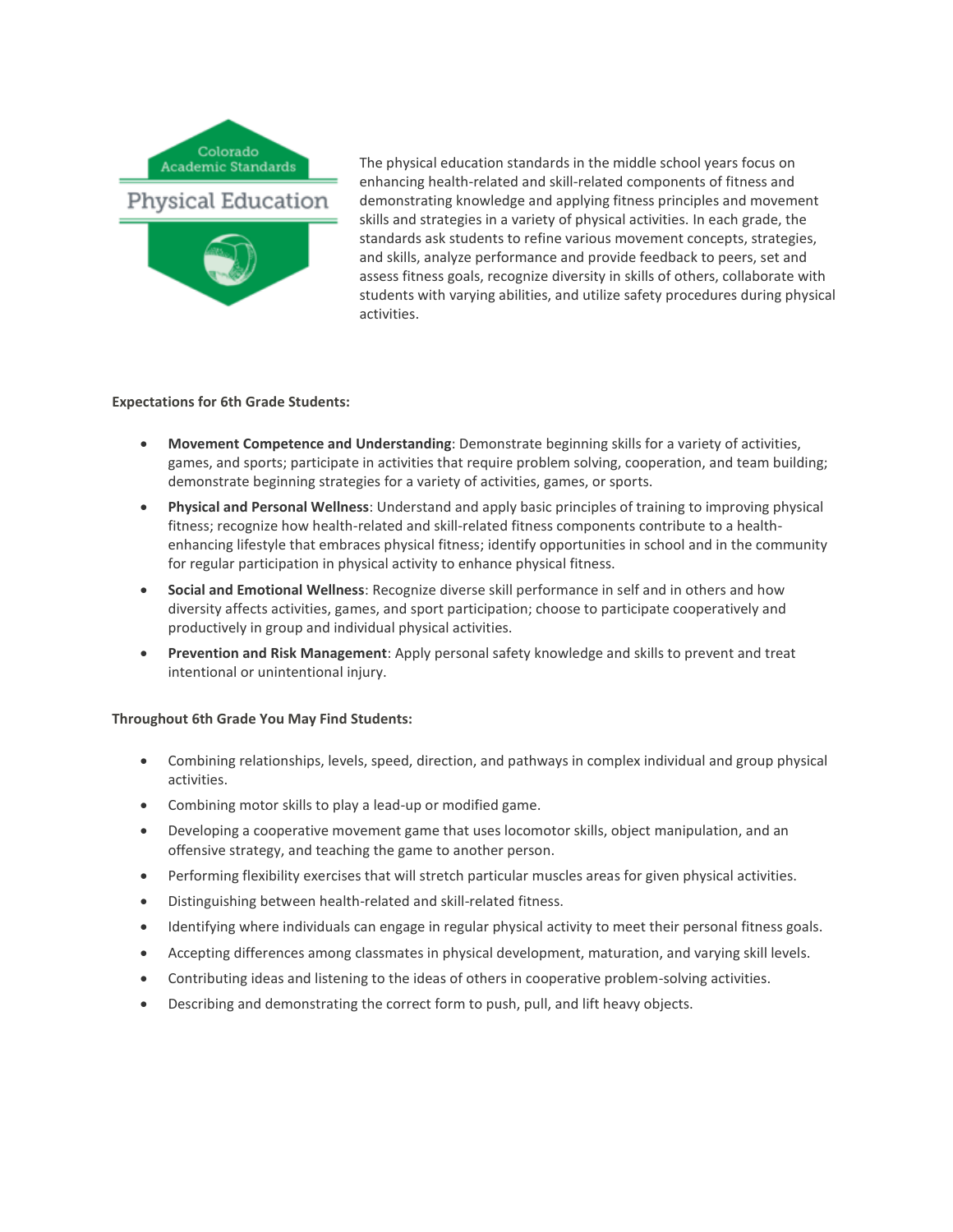

The reading, writing, and communicating standards in the middle school grades ask students to be critical readers of complex literary and informational texts. The standards require that students develop the writing skills necessary to convey their experience in the world, to produce thoughtful analyses of academic and real-world topics, and to develop wellreasoned arguments on relevant topics in their lives. The standards foster opportunities for students to work collaboratively with others as they develop the literacy skills to be academically successful and prepared for life after high school.

# **Expectations for 6th Grade Students:**

- **Oral Expression and Listening**: Speak and use multimedia to present claims and findings to an audience, placing ideas in a logical order and supporting the main idea/theme with strong details and facts; actively listen to speakers in order to explain and interpret information and to identify supported and unsupported claims that may be made; work collaboratively in a variety of group settings by being prepared, listening actively, and sharing ideas.
- **Reading for All Purposes**: Read literary, informational, and persuasive texts from a variety of authors; summarize, analyze, and evaluate themes, characters, and plot in literature or key ideas, claims, and events in nonfiction; examine how text structure, point of view, and word choice affect the text's meaning, while being sure to use textual evidence to support explanations.
- **Writing and Composition**: Use technology to shape, produce, and publish grammatically correct writing that makes an argument, explains or analyzes a topic, and includes an introduction, logical development, and a thoughtful and relevant concluding statement; write narratives that develop real or imagined experiences by starting with an interesting opening, using narrative techniques such as description and dialogue while demonstrating command over different stages of writing (planning, revising, and editing).
- **Research Inquiry and Design**: Conduct short research projects to answer a question, gathering evidence from several sources and refocusing the question when needed; evaluate arguments and specific claims that are made in order to figure out which claims are supported by evidence and which are not.

- Collaborating in groups to explore how folktales, myths, and fables change across cultures and time; defining the characteristics and evaluating the strengths and weaknesses of these literary genres; exploring how literature expresses ideas about the place and time in which they are written; studying plays, stories, and poems not just for what they say but how the authors say it.
- Gathering, interpreting, and synthesizing information regarding how past civilizations told their stories to understand how current societies and cultures tell stories; contributing writing and multimedia texts to a class wiki or blog dedicated to a subject; participating in round table discussions, literature circles, or other groups to debate topics and/or analyze texts; composing shared pieces of writing.
- Investigating community-based or local stories that reflect culture and identity; composing photo essays and accompanying pieces of short, creative nonfiction; writing personal narratives that reflect an understanding of their relationship with others in a neighborhood, community, or culture.
- Researching claims that companies make about their products and business practices; identifying which claims are legitimate and which are not; writing a letter or review either praising or questioning a company's policies.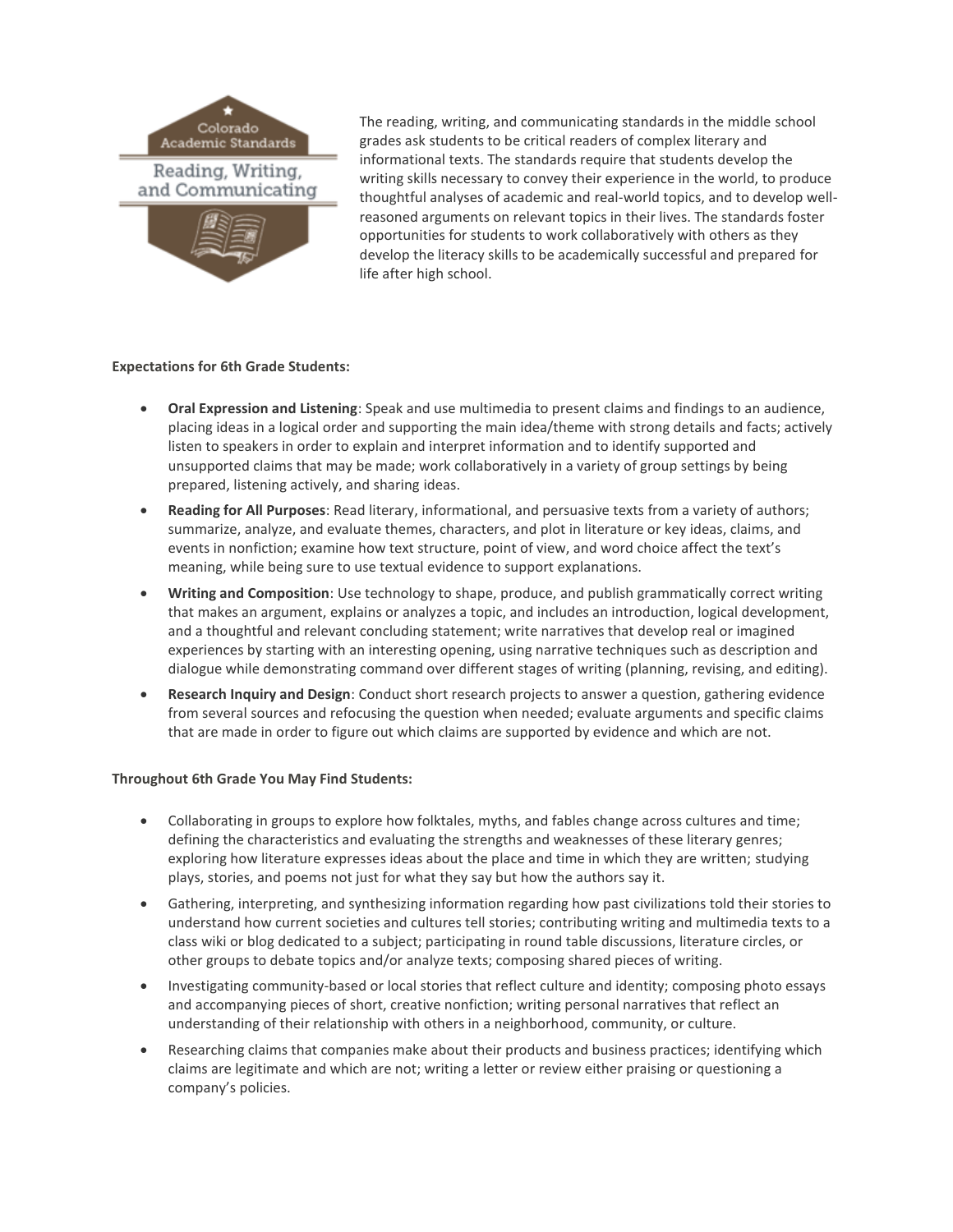

The science standards at the middle school build upon the foundation for students to work as scientists by asking testable questions, collecting and analyzing different types of evidence, and by providing rationale for their interpretations through reasoning and/or argumentation. Mastery of these standards will result in students deepening their understanding of science through an application and development of scientific knowledge to the solution of practical problems.

Students will experience all three "strands" of the science standards during their secondary years: physical science, life science, and earth science. The evidence outcomes in middle school blend the core ideas they learn the course with scientific and engineering practices and crosscutting concepts to support students in developing usable knowledge across three science disciplines. Students will address the following over the course of their Middle School science experience:

- **Physical Science**: Grade level expectations in middle school physical science are focused in four areas: (1) Matter and its interactions, (2) Motion and Stability: Forces and Interactions, (3) Energy, (4) Waves and Their Applications in Technologies for Information Transfer.
- **Life Science**: Grade level expectations in middle school life science are focused in four areas: 1) From Molecules to Organisms: Structures and Processes, 2) Ecosystems: Interactions, Energy, and Dynamics, 3) Heredity: Inheritance and Variation of Traits, 4) Biological Evolution: Unity and Diversity.
- **Earth and Space Science**: Grade level expectations in middle school Earth and Space Science are focused in three areas: (1) Earth's Place in the Universe, (2) Earth's Systems, (3) Earth and Human Activity.

The Colorado Academic Standards for middle school science are presented as a single 6-8 band of standards, rather than broken down by grade level. This means that your child's school district and teacher are responsible for organizing the middle school science standards into courses that best suit their needs and resources.

[Read the middle school science family guide.](http://www.cde.state.co.us/standardsandinstruction/2020cas-sc-ms-guide)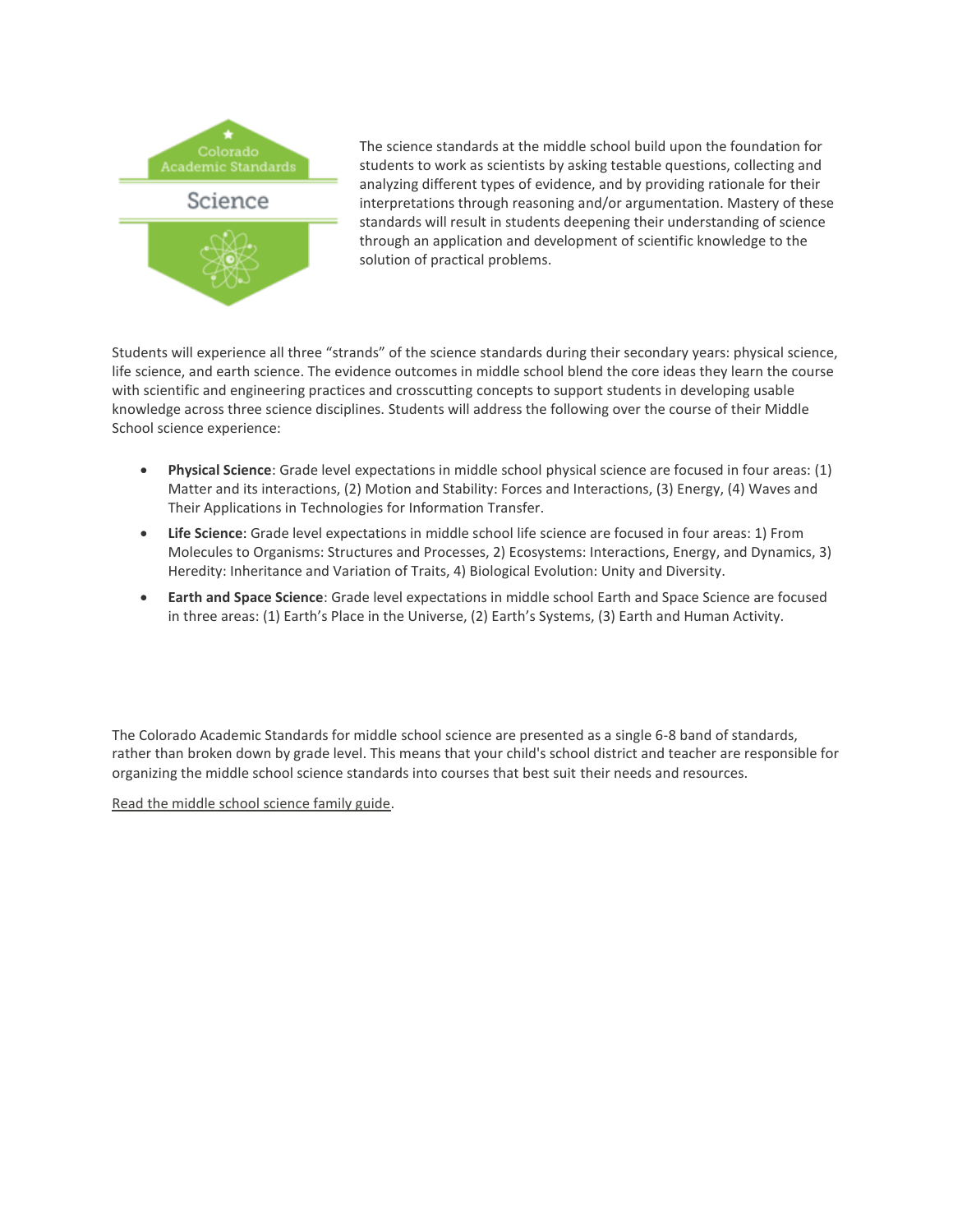

Building on the social studies skills developed in the elementary grades, students in the middle school years begin with a study of people, cultures, and ideas in the Western Hemisphere and move from there to explorations of the Eastern Hemisphere, ending with the early history of the United States. In each grade, students investigate historical events, examine geographic features and resources, consider economic decision-making processes, and understand types of governments and civic responsibility.

# **Expectations for 6th Grade Students:**

- **History**: Analyze and interpret primary and secondary sources (original documents, maps, artifacts) to ask and research questions about the historical eras, individuals, groups, and ideas in various regions throughout the Western Hemisphere.
- **Geography**: Use geographic tools and resources to research regional differences and perspectives and make geographic inferences. Students investigate human and environmental interactions in the Western Hemisphere.
- **Economics**: Identify and explain the different types of economic systems including market, command and mixed economies. **Personal Financial Literacy**: Investigate the role of consumers within the Western Hemisphere.
- **Civics**: Analyze the relationships of different nations in the Western Hemisphere and their systems of government.

- Analyzing primary and secondary sources such as documents, photos, maps and artifacts to research and answer questions about the Western Hemisphere; exploring the key people, ideas and events from different perspectives and points of view to frame the "story" of history (the Aztecs, Maya, Inuit, Native American Cultures, colonizers of the Western Hemisphere, and the Columbian Exchange).
- Examining places and regions in the Western Hemisphere through maps, charts, and geospatial technologies (geographic information systems, Google Earth, global positioning systems); analyzing the positive and negative interactions between humans and the physical world (landforms, resources, climate); presenting potential solutions to problems surrounding issues of resource distribution, migration patterns, and population growth.
- Defining economic systems (traditional, command, market, and mixed economies); use economic reasoning to explain how specialization of production can result in more interdependence of examining how economic systems interact in an interdependent global economy. Personal Financial Literacy: investigating the role of consumers in the Western Hemisphere.
- Analyzing the relationships of different nations in the Western Hemisphere; describing systems of government in the Western Hemisphere.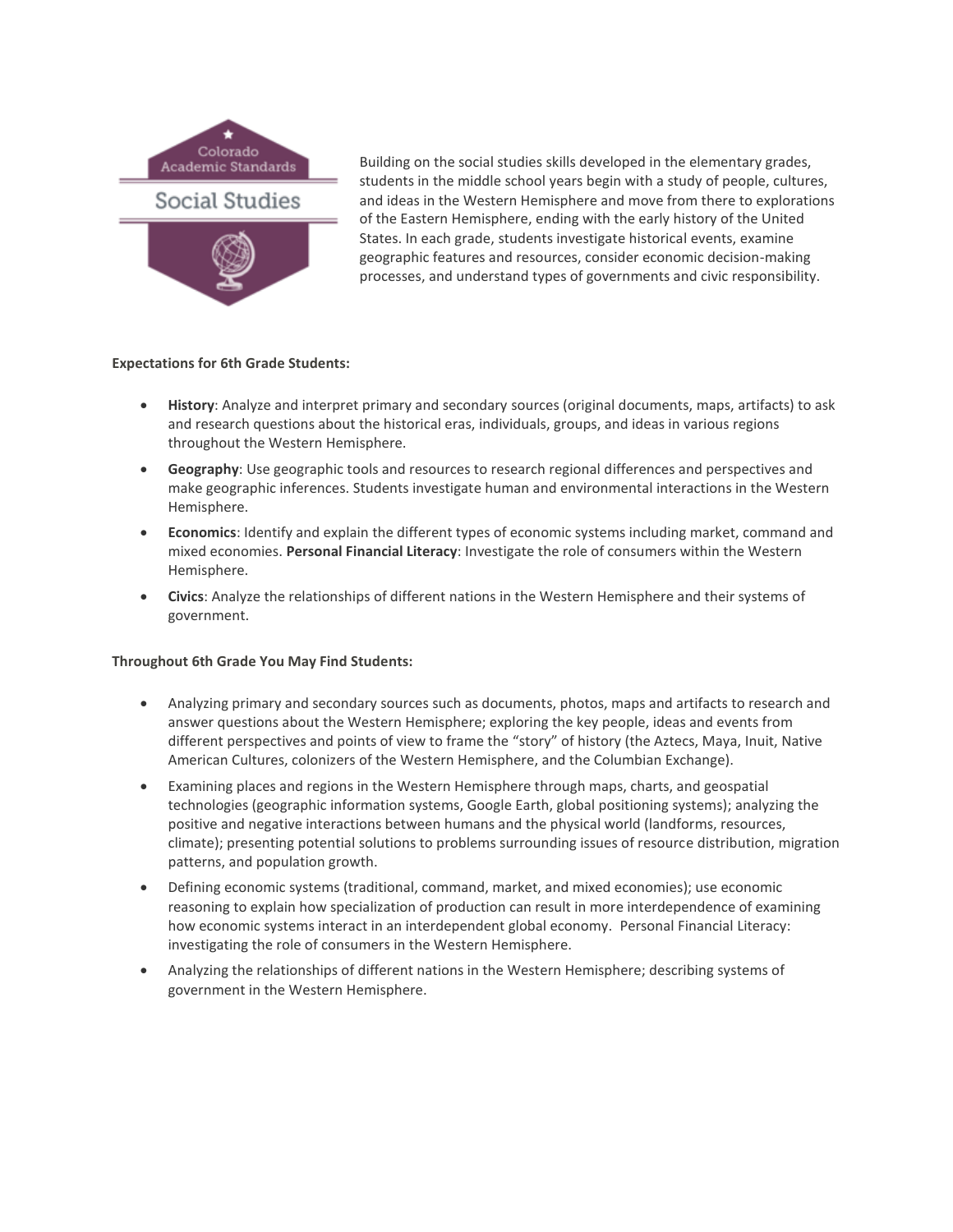

The visual arts standards in the middle school years build on the general art knowledge and skills developed at the elementary level. In addition, students explore and examine the role of design and technology in making, documenting, and presenting works of art. Students create, discuss, reflect on, and compare works of art—across historical periods and cultures using materials, processes, tools, and vocabulary in more complex ways. Art careers and art-depicting issues that are important to communities are also examined. At this level, middle school art students extend their artistic vision beyond self and look at their artistic practice as part of a much larger community.

# **Expectations for 6th Grade Students:**

- **Observe and Learn to Comprehend (Know/Comprehend)**: Use art-specific vocabulary to talk about how art is created by artists across cultures and time periods (media, process, tools and technology).
- **Envision and Critique to Reflect (Critique/Evaluate/Refine)**: Practice critiquing works of art using art vocabulary and multiple points of view.
- **Invent and Discover to Create (Create/Present)**: Make multiple plans and experiment with using art materials in new and unusual ways; use technology to document and talk about artwork and the artmaking process.
- **Relate and Connect to Transfer (Connect/Apply/Transfer)**: Explain the importance of art in everyday life for people from various communities or cultures; describe how art can make a statement about an important issue.

- Analyzing and interpreting works of art and art concepts using specific technical vocabulary (symbolism, two dimensional, three dimensional, texture, hues).
- Using and connecting ideas, themes, and issues in art to other subjects such as literature, history, science, mathematics, and social studies.
- Using various approaches for planning, including technology, to make art.
- Experimenting to use materials in new and unusual ways; considering new and multiple approaches to planning.
- Examining and explaining the importance and purposes of art across time and culture and using this knowledge to inform art making.